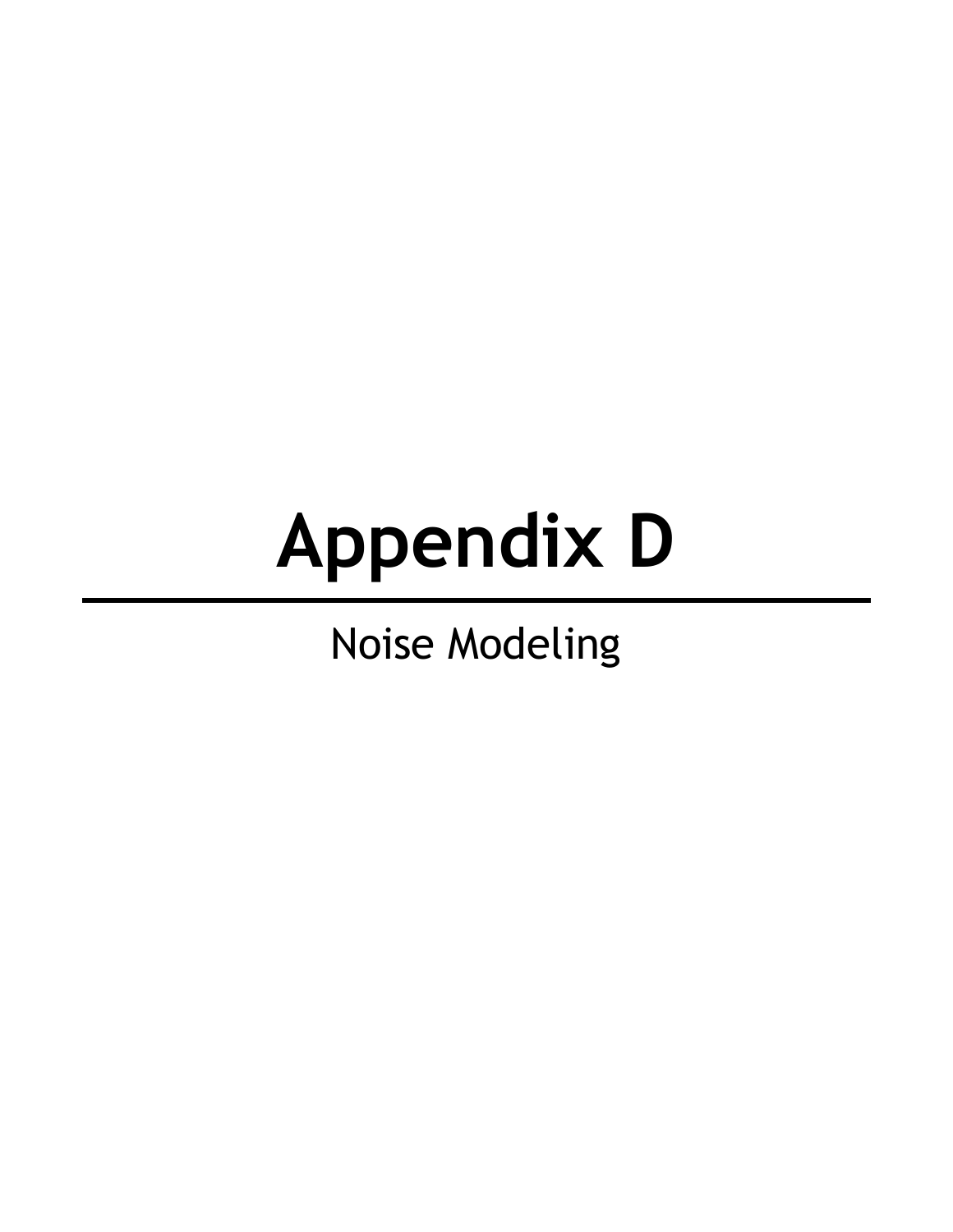

# **Construction Source Noise Prediction Model (Grading)**

|          | <b>Distance to Nearest</b> | <b>Combined Predicted</b>  |                | <b>Reference Noise Levels</b>              | <b>Usage</b>  |
|----------|----------------------------|----------------------------|----------------|--------------------------------------------|---------------|
| Location | <b>Receptor in feet</b>    | Noise Level $(L_{eq}$ dBA) | Equipment      | $(L_{\text{max}})$ at 50 feet <sup>1</sup> | <b>Factor</b> |
| SR4      | 650                        | 55.3                       | Grader         | 85                                         | 0.4           |
|          |                            |                            | <b>Scraper</b> | 85                                         | 0.4           |
|          |                            |                            | <b>Backhoe</b> | 80                                         | 0.4           |

| <b>Ground Type</b>         | soft |
|----------------------------|------|
| <b>Source Height</b>       | 8    |
| <b>Receiver Height</b>     | 5    |
| Ground Factor <sup>2</sup> | 0.63 |

| Predicted Noise Level <sup>3</sup> | $L_{eq}$ dBA at 50 feet <sup>3</sup> |
|------------------------------------|--------------------------------------|
| Grader                             | 81.0                                 |
| Scraper                            | 81.0                                 |
| Backhoe                            | 76.0                                 |

**Combined Predicted Noise Level (Leq dBA at <sup>50</sup> feet)**

84.7

Sources:

 $^1$ Obtained from the FHWA Roadway Construction Noise Model, January 2006. Table 1.

<sup>2</sup> Based on Table 4-26 from the Federal Transit Noise and Vibration Impact Assessment, 2018 (pg 86).

 $^3$  Based on the following from the Federal Transit Noise and Vibration Impact Assessment, 2018 (pg 176 and 177).

Leq(equip) <sup>=</sup> E.L.+10\*log (U.F.) ‐ 20\*log (D/50) ‐ 10\*G\*log (D/50)

Where: E.L. <sup>=</sup> Emission Level;

U.F.= Usage Factor;

G <sup>=</sup> Constant that accounts for topography and ground effects (FTA 2018: pg 86); and

D <sup>=</sup> Distance from source to receiver.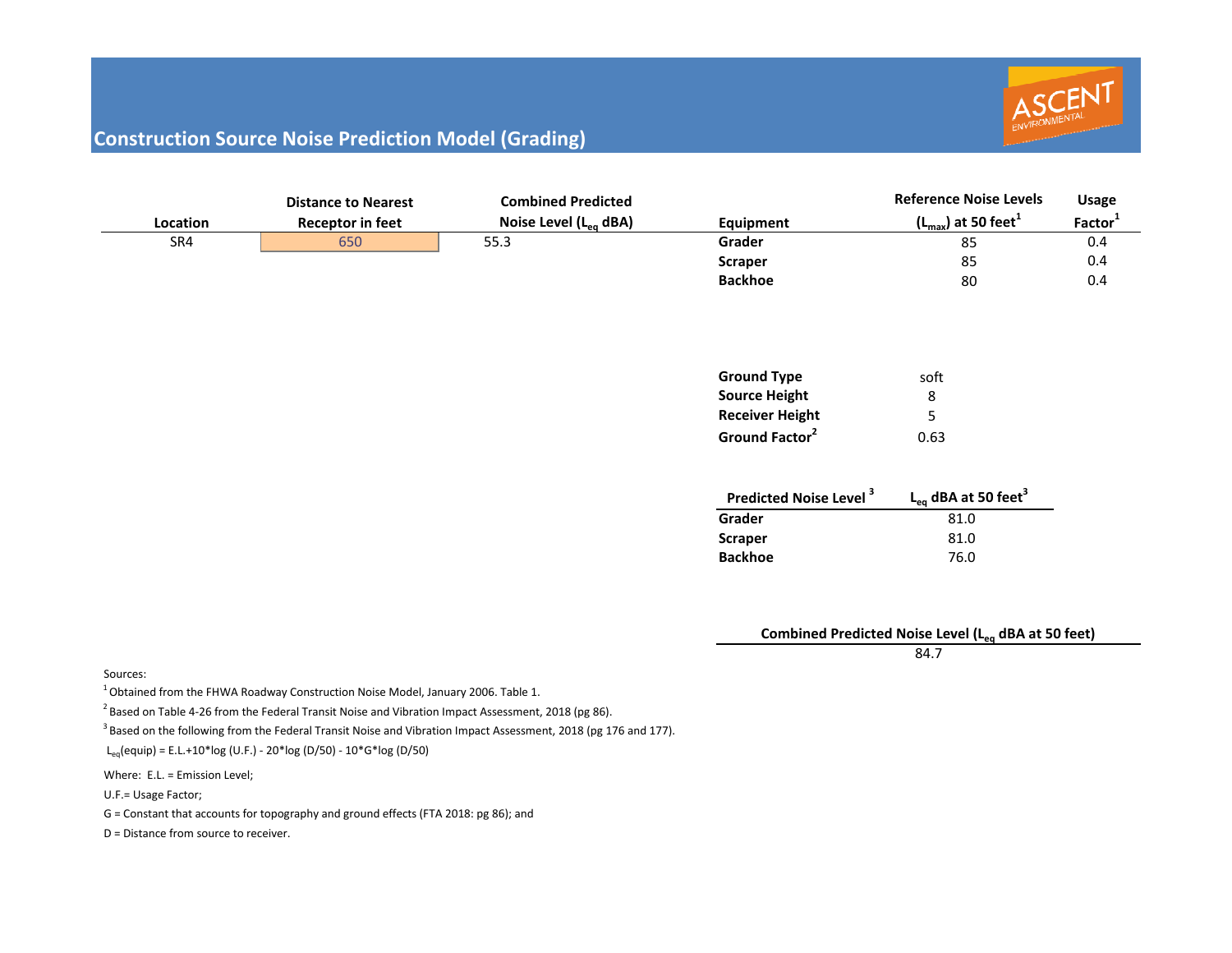

# **Construction Source Noise Prediction Model (Grading <sup>+</sup> Pile Driving)**

|          | <b>Distance to Nearest</b> | <b>Combined Predicted</b>         |                                          | <b>Reference Noise Levels</b>                                   | <b>Usage</b>        |
|----------|----------------------------|-----------------------------------|------------------------------------------|-----------------------------------------------------------------|---------------------|
| Location | <b>Receptor in feet</b>    | Noise Level (L <sub>eg</sub> dBA) | Equipment                                | $(L_{\text{max}})$ at 50 feet <sup>1</sup>                      | Factor <sup>1</sup> |
| SR1      | 370                        | 69.0                              | Grader                                   | 85                                                              | 0.4                 |
|          |                            |                                   | <b>Scraper</b>                           | 85                                                              | 0.4                 |
|          |                            |                                   | <b>Backhoe</b>                           | 80                                                              | 0.4                 |
|          |                            |                                   | <b>Impact Pile Driver</b>                | 95                                                              | 0.4                 |
|          |                            |                                   |                                          |                                                                 |                     |
|          |                            |                                   | <b>Ground Type</b>                       | soft                                                            |                     |
|          |                            |                                   | <b>Source Height</b>                     | 8                                                               |                     |
|          |                            |                                   | <b>Receiver Height</b>                   | 5                                                               |                     |
|          |                            |                                   | Ground Factor <sup>2</sup>               | 0.63                                                            |                     |
|          |                            |                                   | <b>Predicted Noise Level<sup>3</sup></b> | $L_{eq}$ dBA at 50 feet <sup>3</sup>                            |                     |
|          |                            |                                   | Grader                                   | 81.0                                                            |                     |
|          |                            |                                   | <b>Scraper</b>                           | 81.0                                                            |                     |
|          |                            |                                   | <b>Backhoe</b>                           | 76.0                                                            |                     |
|          |                            |                                   | <b>Impact Pile Driver</b>                | 91.0                                                            |                     |
|          |                            |                                   |                                          | Combined Predicted Noise Level (L <sub>eq</sub> dBA at 50 feet) |                     |
|          |                            |                                   |                                          | 91.9                                                            |                     |

Sources:

 $^1$ Obtained from the FHWA Roadway Construction Noise Model, January 2006. Table 1.

<sup>2</sup> Based on Table 4-26 from the Federal Transit Noise and Vibration Impact Assessment, 2018 (pg 86).

 $^3$  Based on the following from the Federal Transit Noise and Vibration Impact Assessment, 2018 (pg 176 and 177).

Leq(equip) <sup>=</sup> E.L.+10\*log (U.F.) ‐ 20\*log (D/50) ‐ 10\*G\*log (D/50)

Where: E.L. <sup>=</sup> Emission Level;

U.F.= Usage Factor;

G <sup>=</sup> Constant that accounts for topography and ground effects (FTA 2018: pg 86); and

D <sup>=</sup> Distance from source to receiver.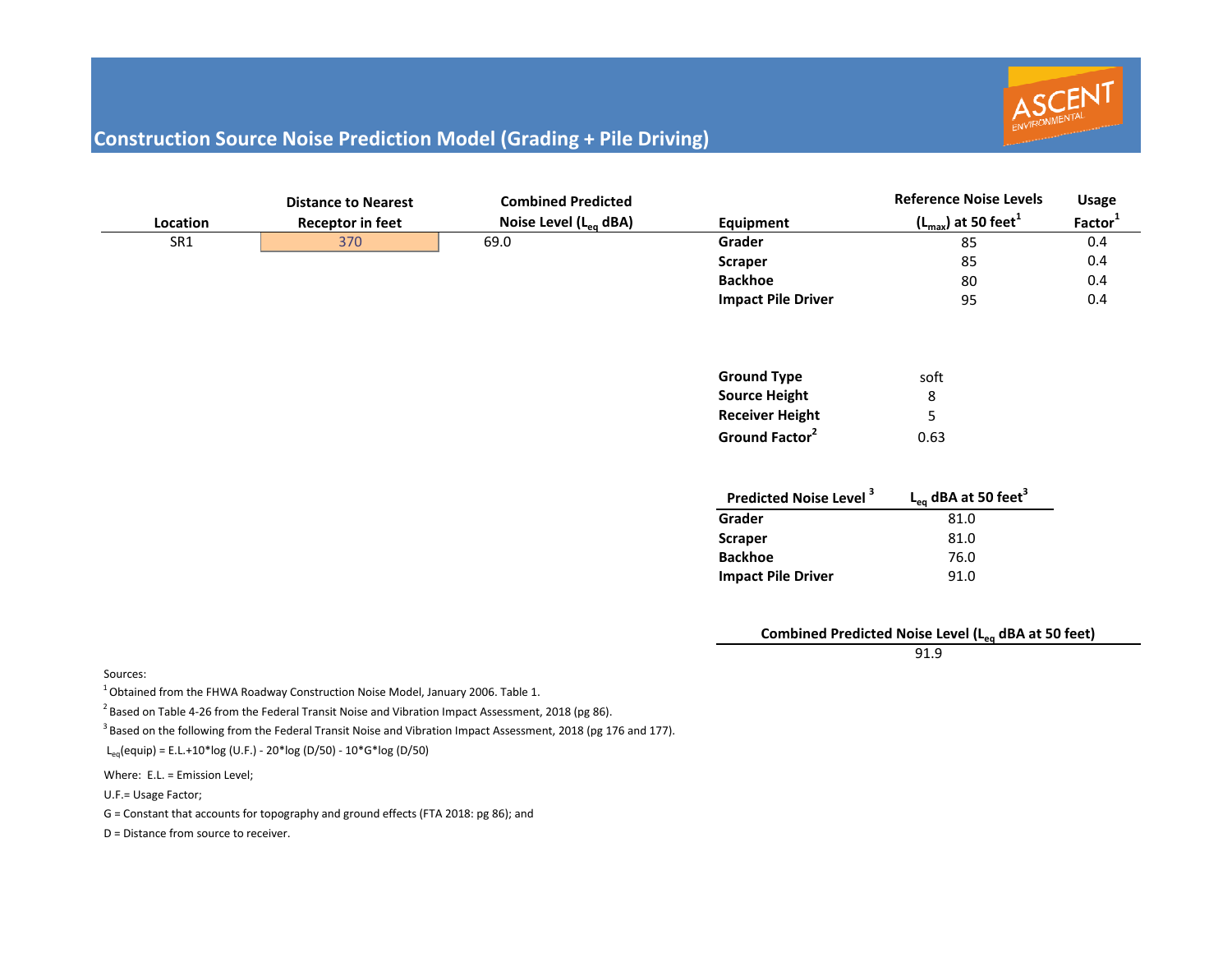| <b>Alternative</b> | <b>Site</b>             | <b>Construction activity</b> | <b>Activity</b>          | Equipment                            |
|--------------------|-------------------------|------------------------------|--------------------------|--------------------------------------|
| 1, 2, 3, 4         | <b>SR 89</b>            | CS1                          | Grading and Pile Driving | Grader, scaper, backhoe, pile driver |
|                    | 3 North Campground      | CS <sub>2</sub>              | Grading                  | Grader, scaper, backhoe              |
| 1, 2, 3, 4         | South Campground        | CS <sub>3</sub>              | Grading                  | Grader, scaper, backhoe              |
| 1, 2, 3, 4         | Parking North of Marina | ICS4                         | Grading                  | Grader, scaper, backhoe              |
|                    | 1 Boat Pier             | CS <sub>5</sub>              | Grading and Pile Driving | Grader, scaper, backhoe, pile driver |
| 3,4                | Parking at south end    | CS <sub>6</sub>              | Grading                  | Grader, scaper, backhoe              |
|                    | 3 South end ADA Parking | ics7                         | Grading                  | Grader, scaper, backhoe              |

| <b>Construction Site</b> | <b>Construction details</b>                       |
|--------------------------|---------------------------------------------------|
| CS <sub>1</sub>          | State Route 89 Bridge                             |
| CS <sub>2</sub>          | Campground at the North side of the Project       |
| CS <sub>3</sub>          | Campground at the South side of the Project       |
| CS4                      | Parking North of Marina                           |
| CS <sub>5</sub>          | <b>Boat Pier</b>                                  |
| CS <sub>6</sub>          | Parking at South-West end of the project site     |
| rs7                      | ADA Parking at South-East end of the project site |

| <b>Sensitive Receptors points</b> |                      |  |  |  |  |
|-----------------------------------|----------------------|--|--|--|--|
| SR <sub>1</sub>                   | Sensitive Receptor 1 |  |  |  |  |
| SR <sub>2</sub>                   | Sensitive Receptor 2 |  |  |  |  |
| SR <sub>3</sub>                   | Sensitive Receptor 3 |  |  |  |  |
| SR4                               | Sensitive Receptor 4 |  |  |  |  |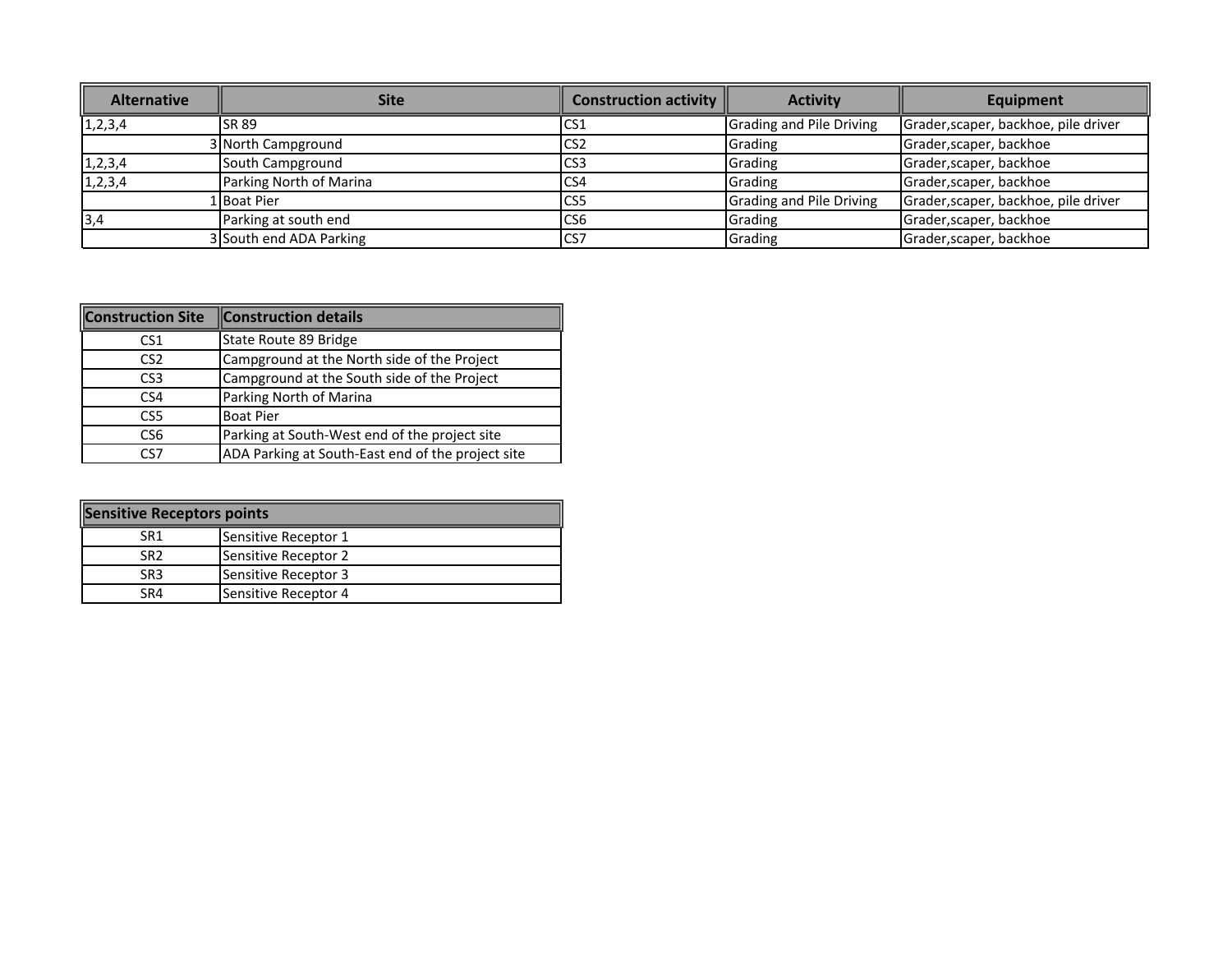

**KEY:** Orange cells are for input.

Grey cells are intermediate calculations performed by the model.

Green cells are data to present in a written analysis (output).

### **STEP 1: Determine units in which to perform calculation.**

- If vibration decibels (VdB), then use Table A and proceed to Steps 2A and 3A.
- If peak particle velocity (PPV), then use Table B and proceed to Steps 2B and 3B.

# **STEP 2A: Identify the vibration source and enter the reference vibration level (VdB) and distance.**

# **STEP 3A: Select the distance to the receiver.**

#### **Table A. Propagation of vibration decibels (VdB) with distance**

| Noise Source/ID    |                 | <b>Reference Noise Level</b> |          |  |                 |          | <b>Attenuated Noise Level at Receptor</b> |
|--------------------|-----------------|------------------------------|----------|--|-----------------|----------|-------------------------------------------|
|                    | vibration level |                              | distance |  | vibration level | distance |                                           |
|                    | (VdB)           | @                            | (ft)     |  | (VdB)           | @        | (ft)                                      |
| Impact pile driver | 104             | @                            | 25       |  | 72.0            | @        | 292                                       |

The Lv metric (VdB) is used to assess the likelihood for vibration to result in human annoyance.

# **STEP 2B: Identify the vibration source and enter the reference peak particle velocity (PPV) and distance.**

## **STEP 3B: Select the distance to the receiver.**

#### **Table B. Propagation of peak particle velocity (PPV) with distance**

| <b>TOMIC DITTO MAGNIFICITY MUNICIPAL FUNCTION (TT V)</b> WILLI MISLATIC |                              |   |          |  |                 |   |                                           |  |
|-------------------------------------------------------------------------|------------------------------|---|----------|--|-----------------|---|-------------------------------------------|--|
| Noise Source/ID                                                         | <b>Reference Noise Level</b> |   |          |  |                 |   | <b>Attenuated Noise Level at Receptor</b> |  |
|                                                                         | vibration level              |   | distance |  | vibration level |   | distance                                  |  |
|                                                                         | (PPV)                        | @ | (ft)     |  | (PPV)           | @ | (ft'                                      |  |
| Impact pile driver                                                      | 0.644                        | @ | 25       |  | 0.197           | @ | 55                                        |  |

The PPV metric (in/sec) is used for assessing the likelihood for the potential of structural damage.

Notes:

Computation of propagated vibration levels is based on the equations presented on pg. 185 of FTA 2018. Estimates of attenuated vibration levels do not account for reductions from intervening underground barriers or other underground structures of any type, or changes in soil type.

Federal Transit Association (FTA). 2018 (September). Transit Noise and Vibration Impact Assessment Manual. FTA Report No. 0123. Washington, D.C. Accessed: December 20, 2020. Page Available:

https://www.transit.dot.gov/sites/fta.dot.gov/files/docs/research-innovation/118131/transit-noise-and-vibrationimpact-assessment-manual-fta-report-no-0123\_0.pdf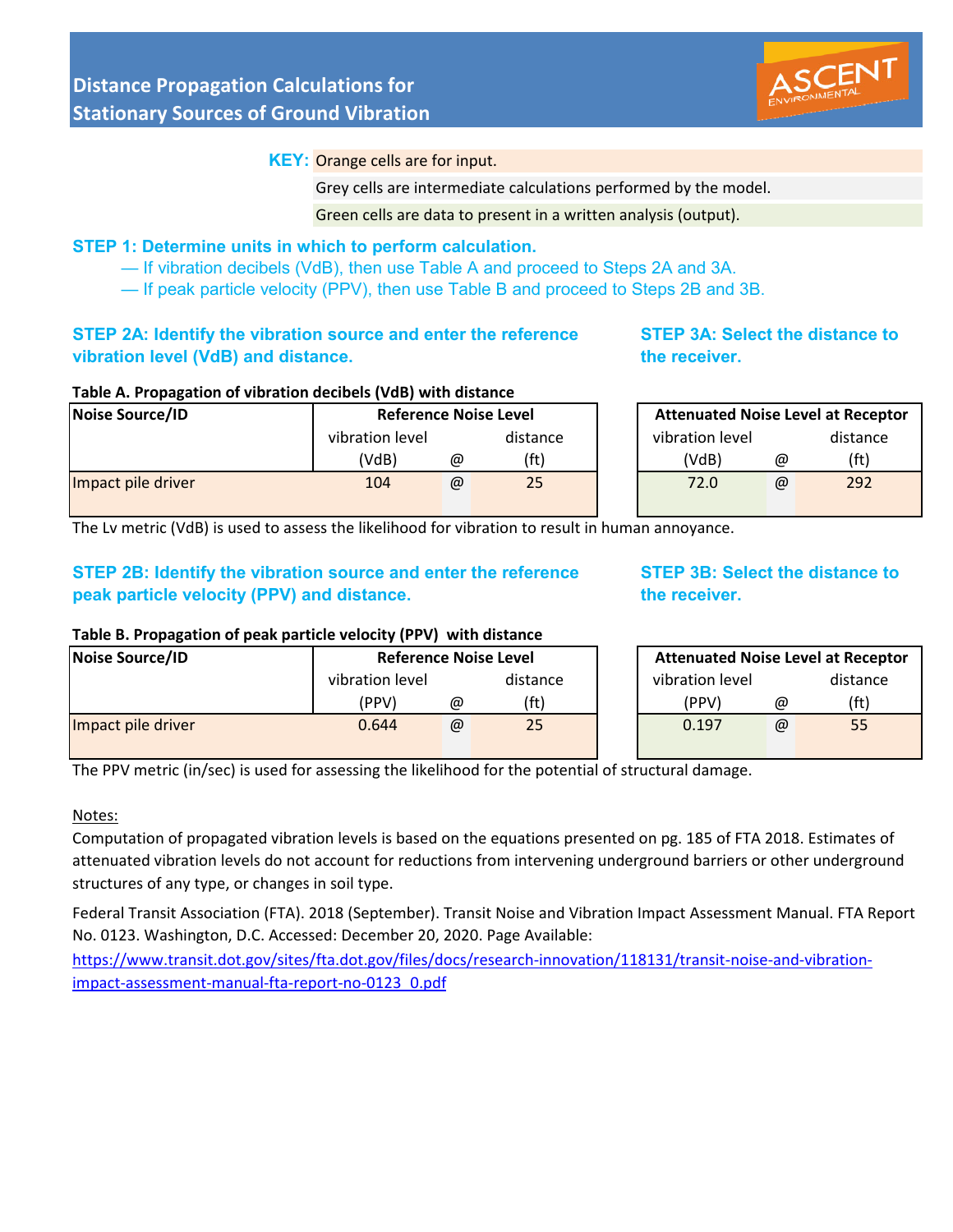

#### Long-Term Noise Measurement Summary

#### KEY: Orange cells are for input.

Grey cells are intermediate calculations performed by the model.

Green cells are data to present in a written analysis (output).

Measurement Site: Proposed site of Edgewood hotel complex

Measurement Date: 5/24/2022 Project Name: Meeks Bay CNEL Calc

| Hour of<br>Day<br>(military | Sound<br><b>Level Leq</b> | <b>Sound Power</b><br>$=10*Log(dBA)$          | Period of 24-Hour Day<br>(1=included, 0=not) |                |              | Sound Power Breakdown by<br>Period of Day |                             |                |
|-----------------------------|---------------------------|-----------------------------------------------|----------------------------------------------|----------------|--------------|-------------------------------------------|-----------------------------|----------------|
| time)                       | (dBA)                     | (10)                                          | Day                                          | <b>Evening</b> | <b>Night</b> | Day                                       | <b>Evening</b>              | <b>Night</b>   |
| 0:00                        | 85.0                      | 316,227,766                                   | $\mathbf 0$                                  | $\mathbf 0$    | $\mathbf{1}$ | 0                                         | $\mathbf 0$                 | 316,227,766    |
| 1:00                        | 85.0                      | 316,227,766                                   | 0                                            | 0              | 1            | 0                                         | 0                           | 316,227,766    |
| 2:00                        | 85.0                      | 316,227,766                                   | 0                                            | 0              | 1            | 0                                         | 0                           | 316,227,766    |
| 3:00                        | 85.0                      | 316,227,766                                   | 0                                            | 0              | 1            | 0                                         | 0                           | 316,227,766    |
| 4:00                        | 85.0                      | 316,227,766                                   | 0                                            | 0              | 1            | 0                                         | 0                           | 316,227,766    |
| 5:00                        | 85.0                      | 316,227,766                                   | 0                                            | 0              | $\mathbf{1}$ | 0                                         | 0                           | 316,227,766    |
| 6:00                        | 85.0                      | 316,227,766                                   | 0                                            | 0              | $\mathbf{1}$ | 0                                         | 0                           | 316,227,766    |
| 7:00                        | 85.0                      | 316,227,766                                   | $\mathbf{1}$                                 | 0              | 0            | 316,227,766                               | 0                           | 0              |
| 8:00                        | 85.0                      | 316,227,766                                   | $\mathbf{1}$                                 | 0              | 0            | 316,227,766                               | 0                           | 0              |
| 9:00                        | 85.0                      | 316,227,766                                   | $\mathbf{1}$                                 | 0              | 0            | 316,227,766                               | 0                           | 0              |
| 10:00                       | 85.0                      | 316,227,766                                   | $\mathbf{1}$                                 | 0              | 0            | 316,227,766                               | 0                           | 0              |
| 11:00                       | 85.0                      | 316,227,766                                   | $\mathbf{1}$                                 | 0              | 0            | 316,227,766                               | 0                           | 0              |
| 12:00                       | 85.0                      | 316,227,766                                   | $\mathbf{1}$                                 | 0              | 0            | 316,227,766                               | 0                           | 0              |
| 13:00                       | 85.0                      | 316,227,766                                   | $\mathbf{1}$                                 | 0              | 0            | 316,227,766                               | 0                           | 0              |
| 14:00                       | 85.0                      | 316,227,766                                   | $\mathbf{1}$                                 | 0              | 0            | 316,227,766                               | 0                           | 0              |
| 15:00                       | 85.0                      | 316,227,766                                   | $\mathbf{1}$                                 | 0              | 0            | 316,227,766                               | 0                           | 0              |
| 16:00                       | 85.0                      | 316,227,766                                   | $\mathbf{1}$                                 | 0              | 0            | 316,227,766                               | 0                           | 0              |
| 17:00                       | 85.0                      | 316,227,766                                   | $\mathbf{1}$                                 | 0              | 0            | 316,227,766                               | 0                           | 0              |
| 18:00                       | 85.0                      | 316,227,766                                   | $\mathbf{1}$                                 | 0              | 0            | 316,227,766                               | 0                           | 0              |
| 19:00                       | 85.0                      | 316,227,766                                   | 0                                            | $\mathbf{1}$   | 0            | $\mathbf{0}$                              | 316,227,766                 | 0              |
| 20:00                       | 85.0                      | 316,227,766                                   | 0                                            | $\mathbf{1}$   | 0            | 0                                         | 316,227,766                 | 0              |
| 21:00                       | 85.0                      | 316,227,766                                   | 0                                            | $\mathbf{1}$   | 0            | 0                                         | 316,227,766                 | 0              |
| 22:00                       | 85.0                      | 316,227,766                                   | 0                                            | 0              | 1            | 0                                         | 0                           | 316,227,766    |
| 23:00                       | 85.0                      | 316,227,766                                   | 0                                            | $\Omega$       | $\mathbf{1}$ | $\Omega$                                  | 0                           | 316,227,766    |
|                             |                           |                                               |                                              |                |              |                                           |                             |                |
|                             |                           | Sum of Sound Power during Period wo/penalty   |                                              |                |              | 3,794,733,192                             | 948,683,298                 | 2,846,049,894  |
|                             |                           | Log Factor for CNEL Penalty (i.e., 10*log(x)) |                                              |                |              | 1                                         | 3                           | 10             |
|                             |                           | Sound Power during Period with penalty        |                                              |                |              |                                           | 3,794,733,192 2,846,049,894 | 28,460,498,942 |
|                             |                           |                                               |                                              |                |              |                                           |                             |                |

Computation of CNEL

| Hours per Day                                            | 24   | Ldn compu-     |
|----------------------------------------------------------|------|----------------|
| Average Hourly Sound Power, with penalties 1,462,553,418 |      | tation on next |
| CNEL                                                     | 91.7 | page.          |

#### Notes:

Computation of the CNEL based on 1-hour Leq measurements for each hour of a day are based on equation 2-27 on pg. 2-57 of Caltrans 2009.

Computation of the Ldn based on 1-hour Leq measurements for each hour of a day are based on equation 2-26 on pg. 2-56 of Caltrans 2009.

Log factors for the Ldn and CNEL penalties are provided in Table 2-12 on pg. 2-52 of Caltrans 2009.

#### Source:

California Deaprtment of Transportation (Caltrans), Divisiong of Environmental Analysis. 2009 (November). 2009 Technical Noise Supplement . Sacramento, CA. Available: <http://www.dot.ca.gov/hq/env/noise/>. Accessed September 24, 2010.